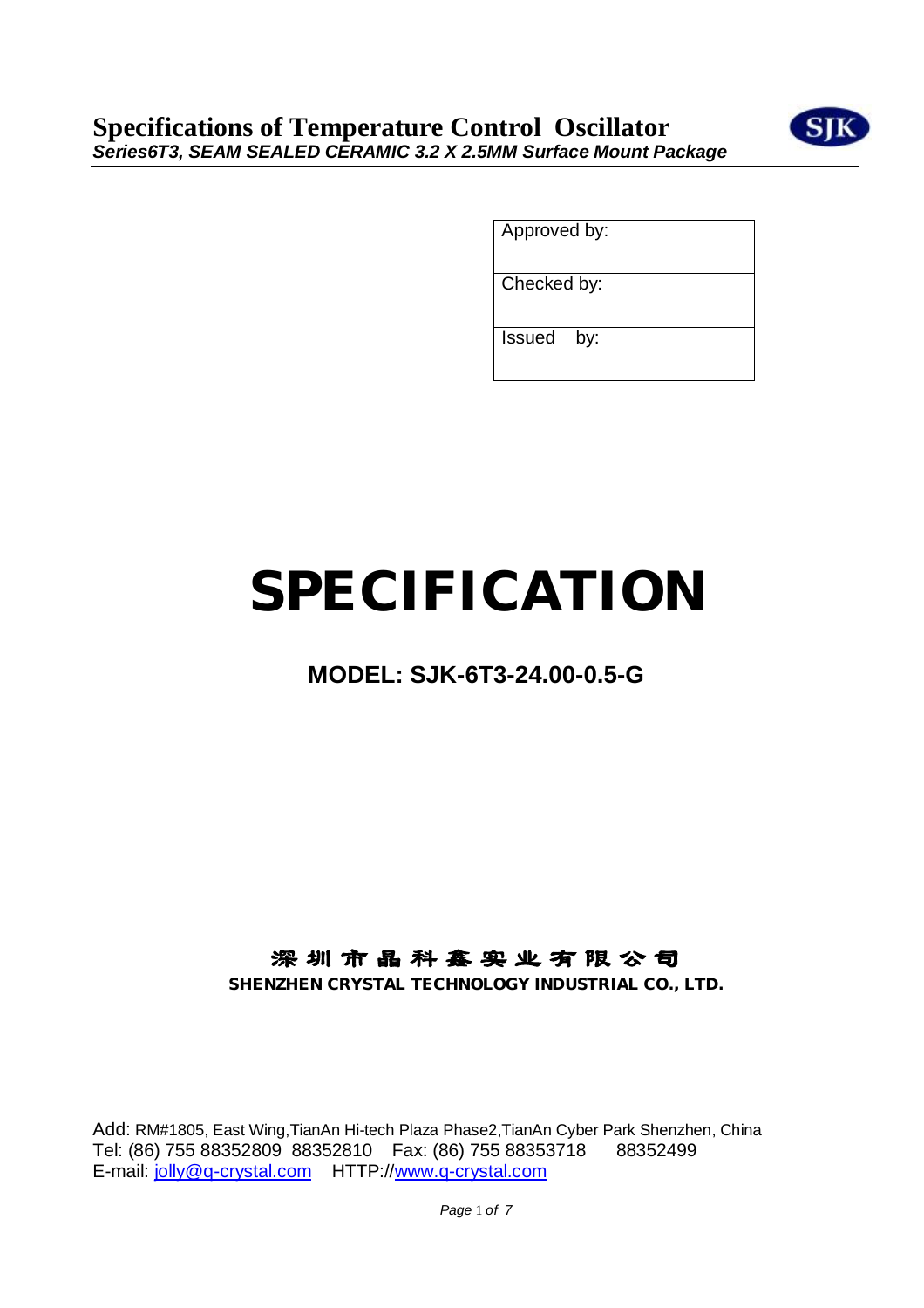

#### **FEATURE**

- **I** Device Name TCXO
- l Model Name
- l Nominal Frequency24.00 MHz
- l Mass 0.026364g max.
- l Absolute Maximum Ratings

#### **ELECTRICAL SPECIFICATIONS**

 $(TA = -30 \sim +80$  ° C, Load=10k $\Omega$ //10pF, VCC=+3.3V, unless otherwise noted)

|                | Item                                      | Conditions                              | Limits         |                |                | unit     | <b>Note</b>    |
|----------------|-------------------------------------------|-----------------------------------------|----------------|----------------|----------------|----------|----------------|
|                |                                           |                                         | min            | <b>Type</b>    | max            |          |                |
| 1              | <b>Standard Frequency</b>                 | 24.00MHZ                                |                |                |                |          |                |
| $\overline{2}$ | <b>Current Consumption</b>                |                                         | ä,             | $\blacksquare$ | 2              | mA       |                |
| 3              | <b>Output Level</b>                       |                                         | 0.8            | $\blacksquare$ | $\overline{2}$ | Vp-p     | 1              |
| 4              | Symmetry                                  | GND level (DC cut)                      | 40/60          | $\blacksquare$ | 60/40          | %        |                |
|                | <b>Frequency Stability</b><br>1.Tolerance | Initial Tolerance(TA=+25°C)             |                | $\blacksquare$ | ±2.0           | ppm      | $\overline{2}$ |
|                |                                           | After 2 times reflow( $TA=+25^\circ$ C) | ä,             | $\blacksquare$ | ±2.0           | ppm      | 3.6            |
|                | 2.vs Temperature                          | $Ta = -30 - +85$ ° C                    | ä,             | $\blacksquare$ | ±0.5           | ppm      | 4              |
| 5              | 3 3.vs Slope                              |                                         | ۰              | $\blacksquare$ | ±0.1           | ppm/° C  | 5              |
|                | 4.vs Supply Voltage                       | $Vcc = +3.3V$                           | ä,             | $\blacksquare$ | ±0.2           | ppm      |                |
|                | 5vs Load Variation                        | Load= $(10k\Omega/10pF) \pm 10\%$       | $\blacksquare$ | $\blacksquare$ | ±0.2           | ppm      |                |
|                | 6. Vs Aging                               | TA=Room ambient                         | ä,             | $\blacksquare$ | ±1.0           | ppm/year |                |
| 6              | Short term stability                      | Tau=1s                                  | ä,             | $\blacksquare$ | 1.0            | ppb      |                |
| 7              | Start Up                                  | @90% of final Vout level                | ä,             | $\blacksquare$ | 2.0            | ms       |                |
| 8              | <b>Phase Noise</b>                        | Relative to F0 level Offset 1Hz         | ÷              | $\blacksquare$ | $-57$          | dBc/Hz   |                |
|                |                                           | Relative to F0 level Offset 10Hz        | ä,             | $\blacksquare$ | $-85$          | dBc/Hz   |                |
|                |                                           | Relative to F0 level Offset 100Hz       | ٠              | $\blacksquare$ | $-110$         | dBc/Hz   |                |
|                |                                           | Relative to F0 level Offset 1kHz        | ÷              | $\blacksquare$ | $-130$         | dBc/Hz   |                |
|                |                                           | Relative to F0 level Offset 10kHz       | ä,             | $\blacksquare$ | $-140$         | dBc/Hz   |                |
| 9              | Operable Temperature Range                |                                         | $-30$          |                | 70             |          | $^{\circ}$ C   |

**Notes:** 1. Clipped sine wave (DC-coupled)

2. Ref. to Nominal Frequency.

3. Please leave after reflow in 2-hour or more at room ambient.

- 4. Ref. to Frequency  $(T_{A=+}25 \degree C)$
- 5. 1 Frequency reading for every 2° C
- 6. Ref. to Frequency (Before Reflow)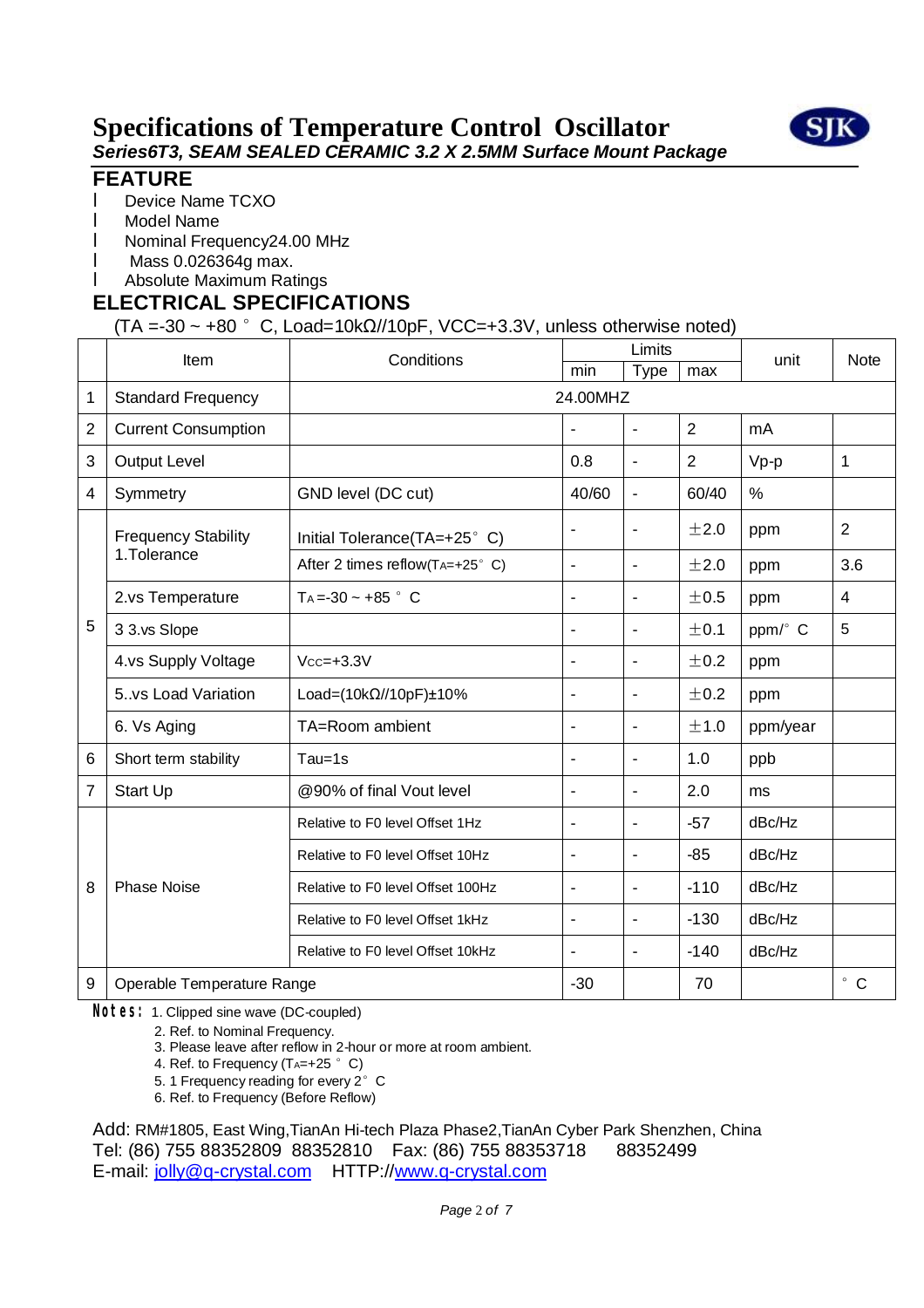

MARKING AND DIMENSIONS



### **Measurement Circuit**

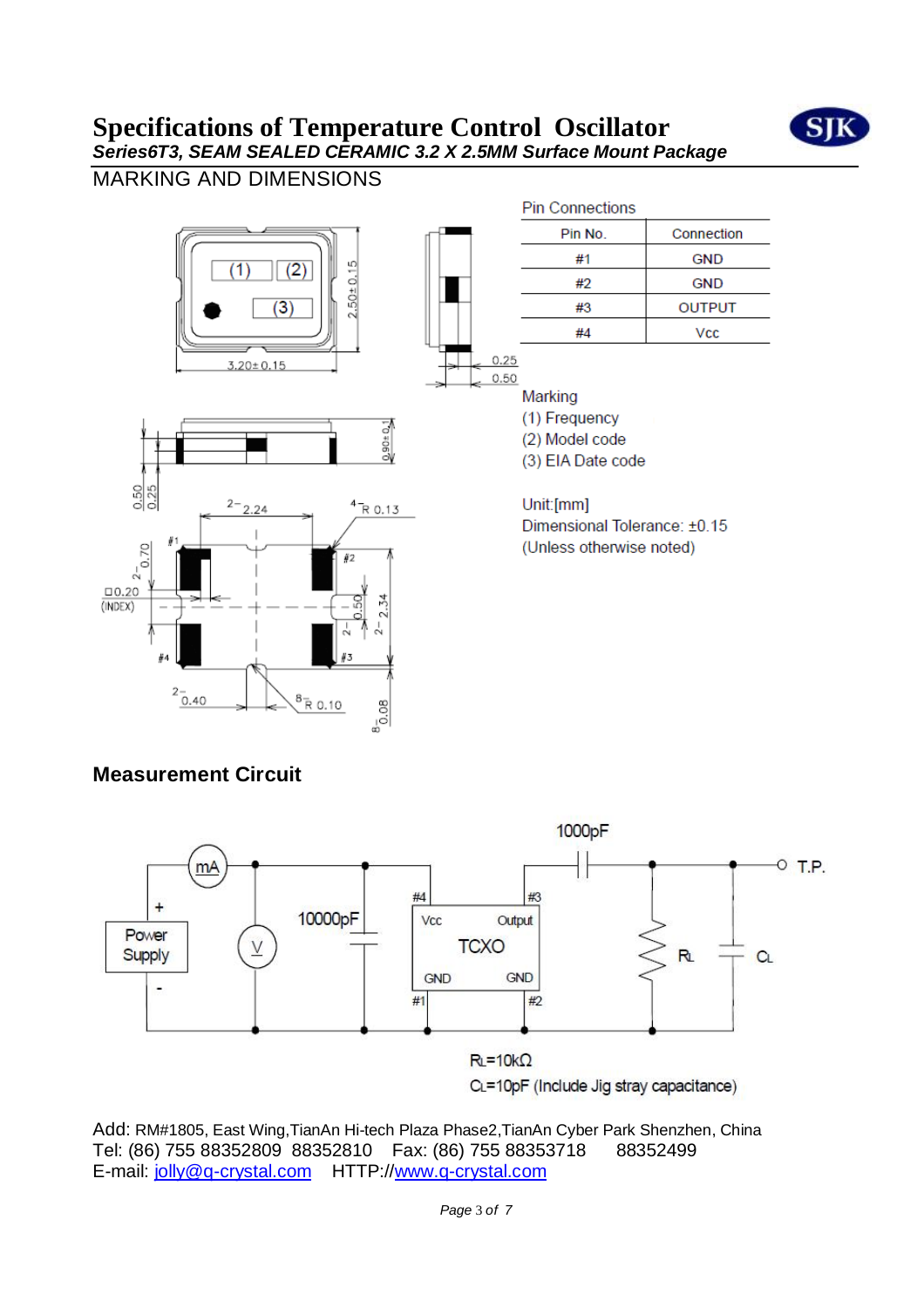

#### **Flatness of Terminal**

When the component is placed on the flat surface, the gap from the connecting terminal shall not exceed  $0.05$  mm.



#### **Reflow Profile**



| Preheat              | $160 - 180$ °C $120s$ |          |
|----------------------|-----------------------|----------|
| Primary Heat   220°C |                       | 60s      |
| eak                  | $260^{\circ}$ C       | 10s max. |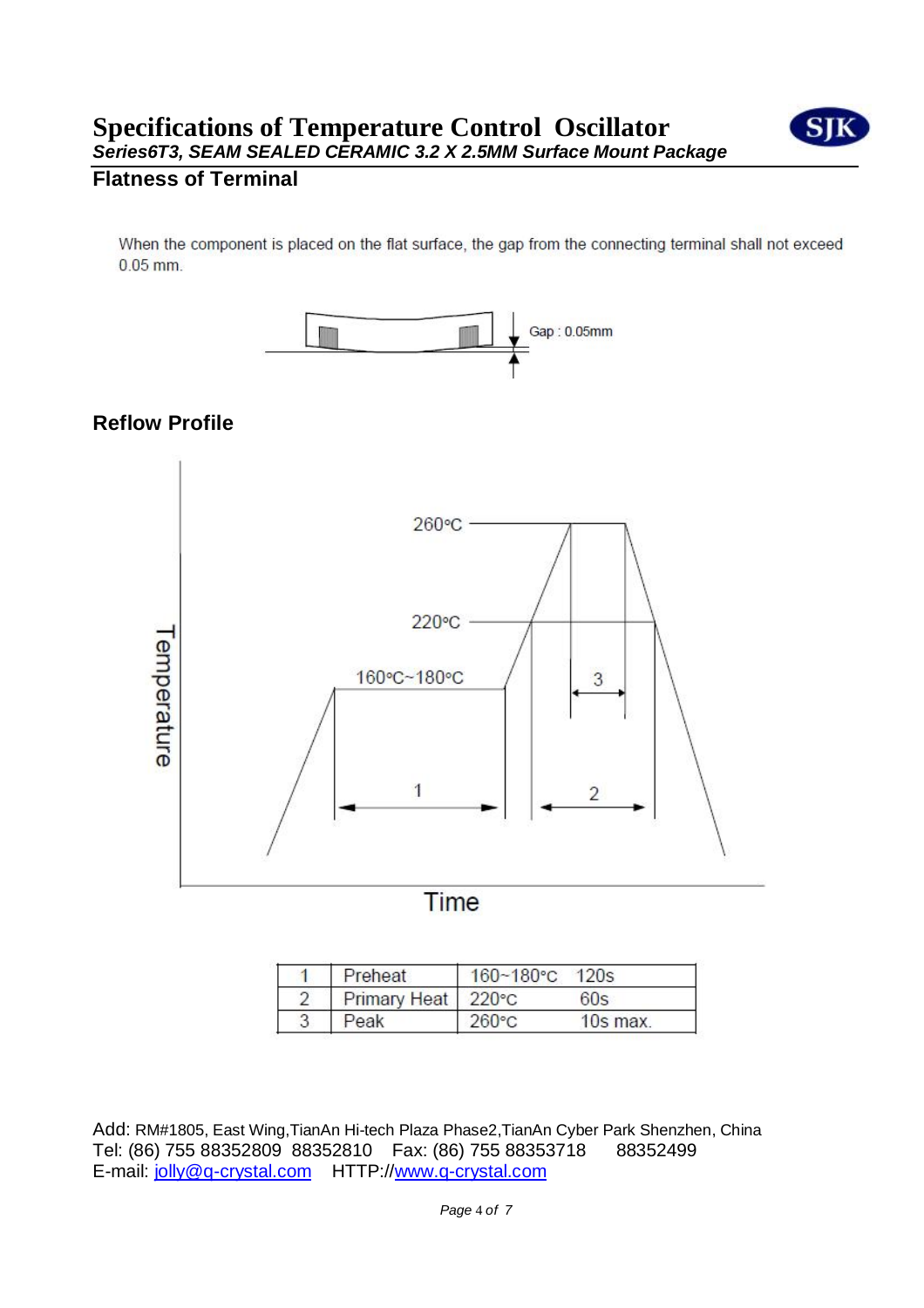

### **Land Pattern Layout(Example)**



### **PACKING**

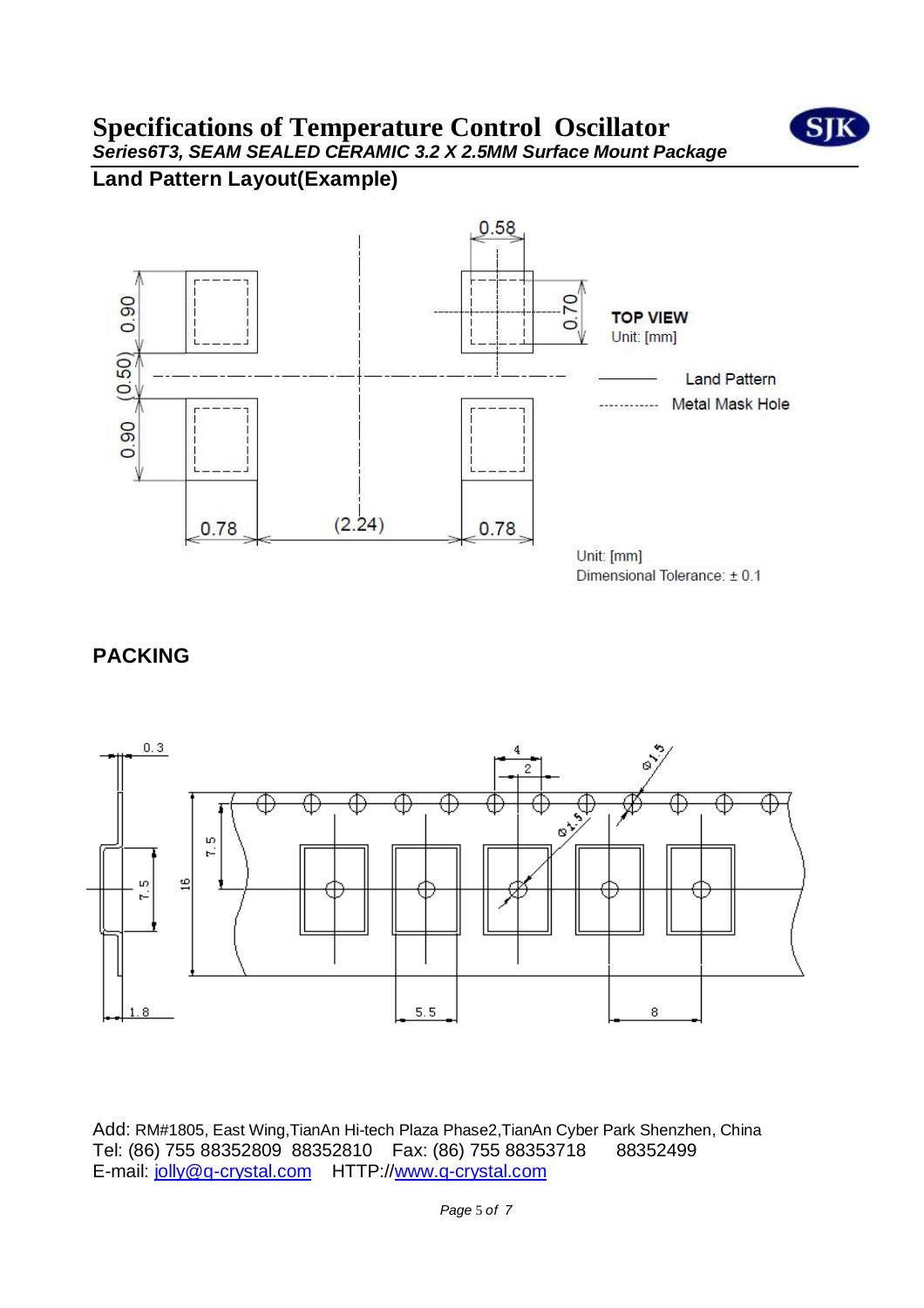



#### **PART NUMBERING**

| Ń)<br>╲ | 6. |
|---------|----|
|         |    |

| 24.00        |
|--------------|
| Frequency    |
| 24.00: 24.00 |
| MHz          |

| 0.5                | G                       |
|--------------------|-------------------------|
| Frequency          | Operating               |
| tolerance          | Temperature             |
| e.g.               | $A:10-60^{\circ}$ C     |
| $0.5: \pm 0.5$ ppm | $B: -20-70^{\circ}$ C   |
|                    | $C:40-85^{\circ}C$      |
|                    | $D: -30-70$ °C          |
|                    | $E: -45 - 85^{\circ}$ C |
|                    | $F: -30-80^{\circ}$ C   |

G: -30-85℃

# **RELIABILITY TEST SPECIFICATION**

| <b>Test item</b><br><b>Equipment</b>                                 |                                 | <b>Condition</b>                                                                                                      | <b>Specification</b>           |
|----------------------------------------------------------------------|---------------------------------|-----------------------------------------------------------------------------------------------------------------------|--------------------------------|
| <b>1. SOLDERABILITY</b><br><b>SJK-RELOO1, RC-328A</b><br><b>TEST</b> |                                 | 1.solderabiliity: $235\pm5\degree$ C, $5\pm0.5\degree$<br>2.heat resistance: 260±5°C, 10±1S restoration of 1 hour     | MIL-STD-883E Method<br>2003.7  |
| 2. HERMETICITY<br><b>HEL10T-306S</b><br><b>TEST</b>                  |                                 | FC-84 FLUOROCARBON, BUBBLE MACHINE                                                                                    | MIL-STD-883E Method<br>1014.10 |
| <b>3. VIBRATION TEST</b>                                             | $HG-V4.$<br><b>S&amp;A 250B</b> | Enable Crystal(10g) from $0\nu$ -500Hz, X $\vee$ Y $\vee$ Z<br>horizontal,1 Minute vibration/time, 1time/ 2<br>hours. | MIL-STD-883E Method<br>2007.3  |